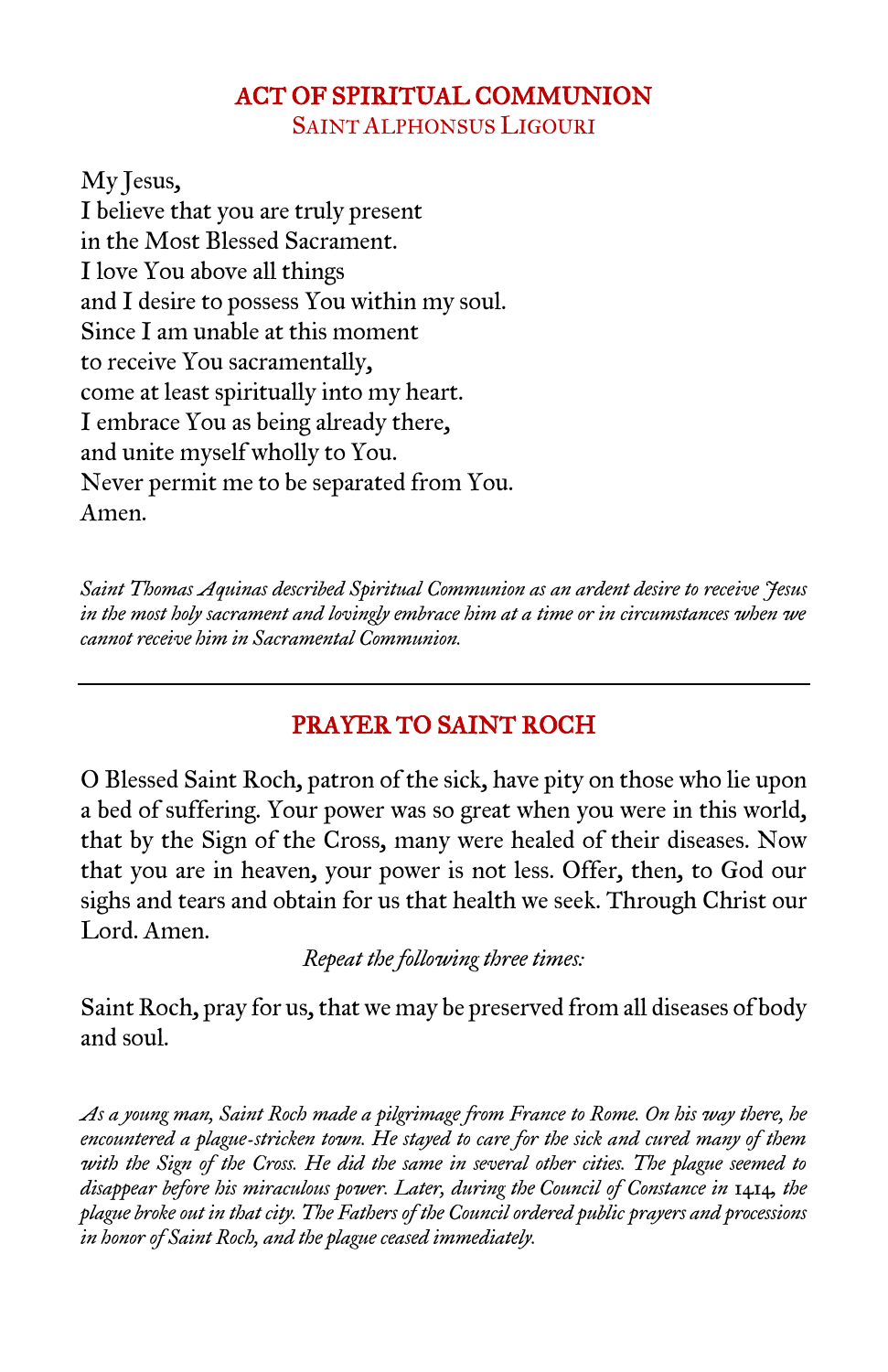# USCCB PRAYER TO OUR LADY OF GUADALUPE

PATRONESS OF THE AMERICAS

Holy Virgin of Guadalupe, Queen of the Angels and Mother of the Americas. We fly to you today as your beloved children. We ask you to intercede for us with your Son, as you did at the wedding in Cana.

Pray for us, loving Mother, and gain for our nation and world, and for all our families and loved ones, the protection of your holy angels, that we may be spared the worst of this illness.

For those already afflicted, we ask you to obtain the grace of healing and deliverance. Hear the cries of those who are vulnerable and fearful, wipe away their tears and help them to trust.

In this time of trial and testing, teach all of us in the Church to love one another and to be patient and kind. Help us to bring the peace of Jesus to our land and to our hearts.

We come to you with confidence, knowing that you truly are our compassionate mother, health of the sick and cause of our joy.

Shelter us under the mantle of your protection, keep us in the embrace of your arms, help us always to know the love of your Son, Jesus. Amen.

# **JOHN 16:33**

In the world you will have trouble, but take courage, I have conquered the world. *~ New American Bible Revised Edition*

In the world you have tribulation; but be of good cheer, I have overcome the world. *~ Revised Standard Version: Catholic Edition*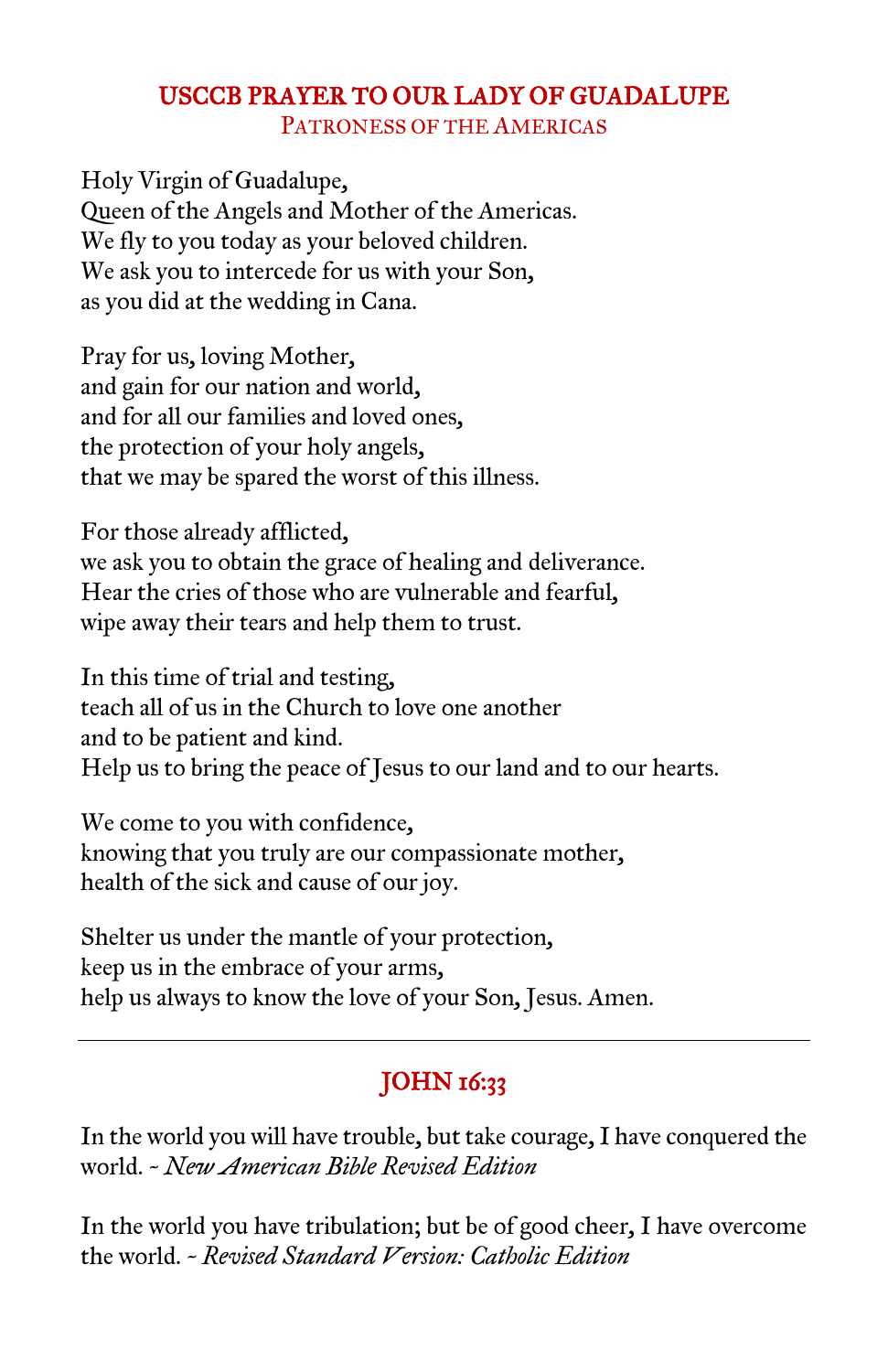#### PRAYER TO SAINT ROSALIE

O God, our Father, mercifully look upon Your people who come to You and grant through the intercession of Saint Rosalie, who turned away from earthly delights to the joys of contemplation, that we may be delivered from all harm here on earth and one day be welcomed into the Kingdom of Heaven.

Saint Rosalie, confessor and virgin, we pray to God for our families and friends. Through your powerful prayers, may we obtain health, life, and eternal salvation.

I also pray today for this special need and intention (*make your intention known*). O glorious virgin and confessor, Saint Rosalie, I promise henceforth to remember and follow your example of faith and love. Pray for me and mine. Amen.

*In 1625 the city of Palermo on the Island of Sicily was suffering a period of plague. Saint Rosalia appeared in a vision to a hunter near a cave just outside of the city. Based on the vision the hunter went into the cave and discovered her remains. Her relics were paraded through the streets of the city and three days later the plague miraculously ended. Her intercession was credited with saving the city and she was declared the Patroness of Palermo.*

### COMPLETE TRUST IN GOD SAINT FRANCIS DE SALES

Do not look forward to the changes and chances of this life with fear. Rather, look to them with full confidence that, as they arise, God to whom you belong will in his love enable you to profit by them. He has guided you thus far in life. Do you but hold fast to his dear hand, and He will lead you safely through all trials. Whenever you cannot stand, He will carry you lovingly in his arms. Do not look forward to what may happen tomorrow. The same Eternal Father who takes care of you today will take care of you tomorrow, and every day of your life. Either He will shield you from suffering or He will give you unfailing strength to bear it. Be at peace then, and put aside all useless thoughts, all vain dreads, and all anxious imaginations.